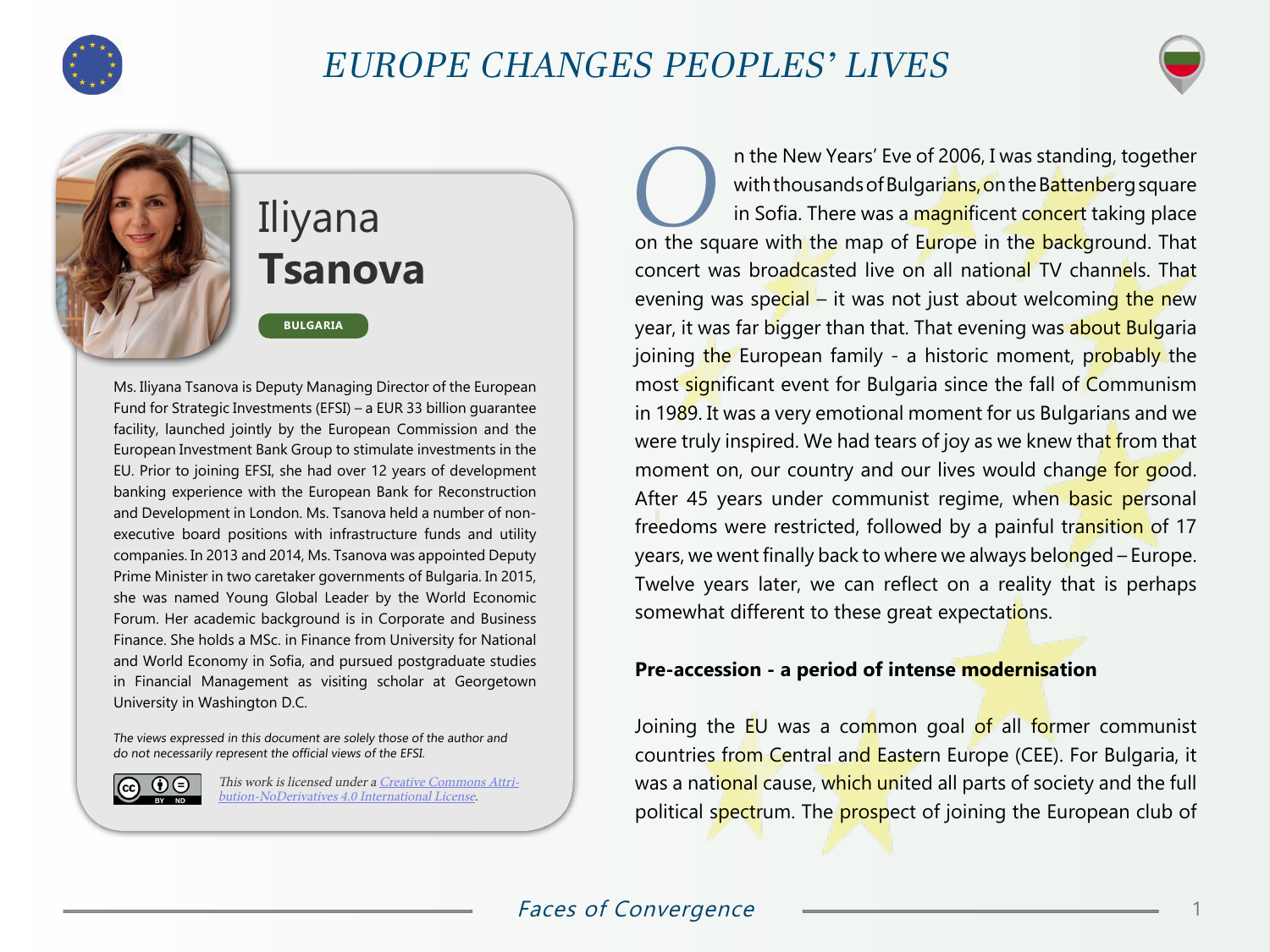



free and democratic societies, to adopt European laws, to reach Western standard of living, and to travel freely across Europe was something everyone understood and longed for. Membership of the EU was a strong stimulus for the reforms carried out by three consecutive governments in Bulgaria. Sadly, that was also the last clear unifying national and political cause.

The potential EU membership brought many benefits to the CEE. An influx of Foreign Direct Investments (FDI) were a major catalyst for growth, employment and innovation in the region. The conditions for membership gave a strong incentive for politicians to improve legislation, reform institutions and create a functioning market economy. A number of EU financial instruments, such as ISPA, Phare and SAPARD, were available to support investments in environmental infrastructure, rural development and administrative reforms. In summary, this was an intense period of modernisation of the CEE countries.

Some alarming issues also emerged. It quickly became apparent that the administrative capacity of these countries to plan, prepare and implement projects was insufficient. These capacity gaps posed substantial risks to achieving the objectives and needed to be addressed as a matter of urgency. In response, many international institutions, such as the European Bank for Reconstruction and Development (EBRD), the European

Investment Bank (EIB) and the European Commission (EC), joined forces to help the CEE countries. At that time, I was working with the infrastructure department at the EBRD as a senior development banker. I worked closely with cities and governments to prepare and finance their infrastructure projects in the fields of transport, water supply, energy efficiency. Based on this experience, I believe that one of the most efficient approaches for promoting reforms and ensuring sustainability of investments was to blend investment grants with loans instead of pure grant support; the use of loans made the borrowers more financially responsible. Furthermore, the additional scrutiny by lenders ensured that the funds were used for investments that bring higher efficiency, improved service quality and long-term sustainability. Specific conditionalities in the loan agreements enforced good corporate governance and financial and operational management. EU funded investments changed people's lives

Once the countries became members of the EU, they received access to the EU Structural and Cohesion funds. These funds have been a major source of investment in infrastructure, environment, skills, culture, research and innovation - investments that improved the quality of our lives. During the global financial crisis, the EU support had a pivotal role in sustaining investment activity in the region and mitigated the impact of the crisis. EU structural funds boosted the investment ecosystem and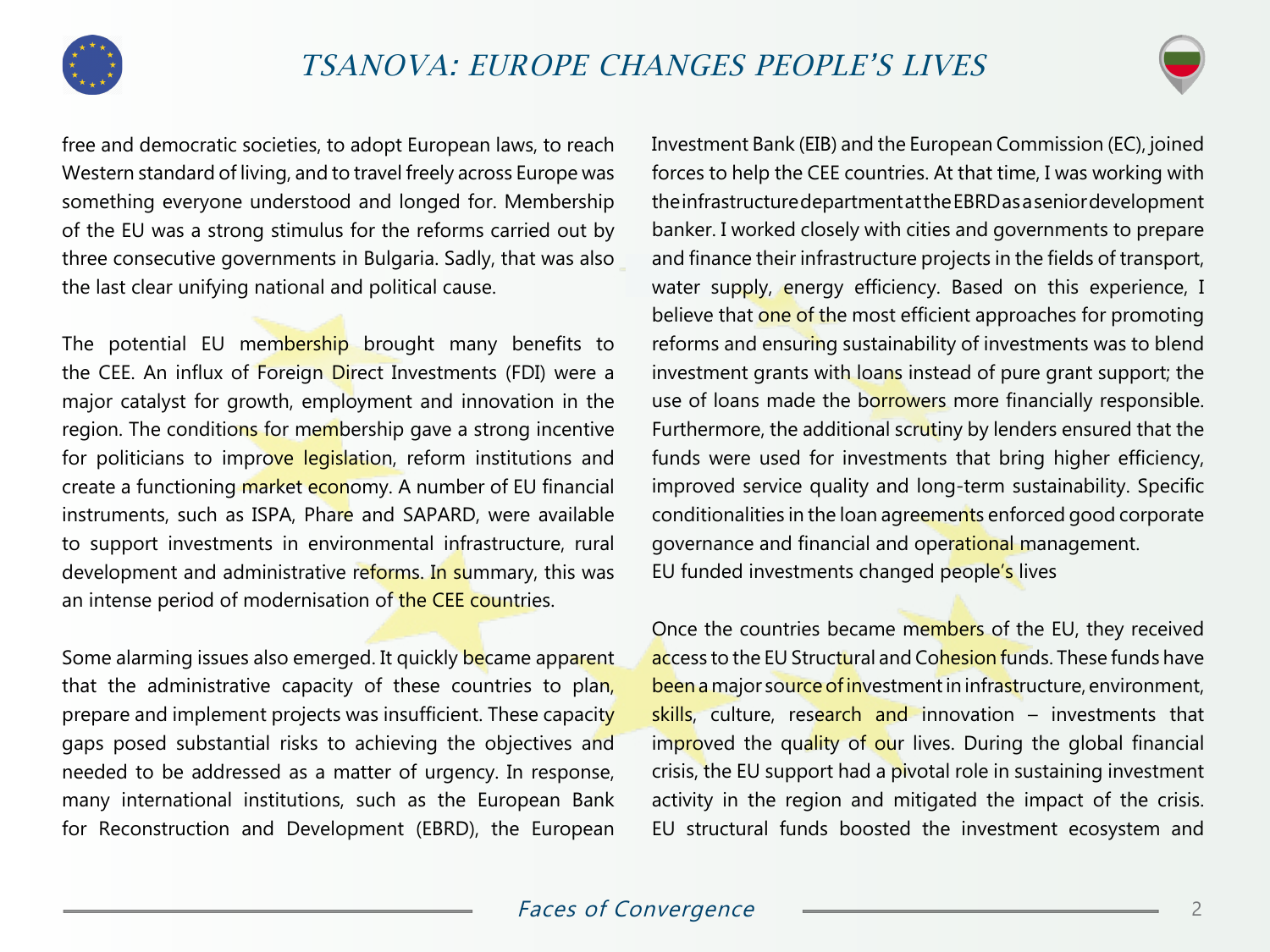



kick-started venture capital investments. We have witnessed a significant boom of venture capital in Bulgaria, Poland and the Baltics, spurred on by cornerstone investments under the JEREMIE programme. These investments have had a very positive lasting effect on the innovation climate in the region.

## **A bittersweet reality**

Without a doubt, the global financial crisis slowed down the convergence process between east and west. Although the performance from country to country widely varies, three common challenges emerged: First, the absorption of the EU funds became the primary focus. Although investment needs were far greater than the available budgets under Structural and Cohesion programmes, governments were not making enough effort to attract additional investment sources and thus reduce dependency on EU funding. Second, the pace of reforms significantly slowed down, while corruption proliferated. As a result, the EU-funded investments did not achieve entirely the original goal to reduce the economic, social and territorial disparities between east and west. This led to a widespread disappointment among people, who believed that EU membership would offer a quick fix to some of the long-lasting governance issues and raise living standards. Third, millions of workers moved from east to west to seek better employment

opportunities. The labour exodus confronted EU with new serious challenges - severe shortage of labour in the east, and resentment against wage dumping and raise of nationalism in the west.

## **The future rests on core values**

1. Invest in human capital and innovation. Looking ahead, the key question for us is how to succeed the transition towards a model that would ensure economic and social convergence with the west and tackle the issue with the loss of labour. Lower cost of labour, which was one of the building blocks of the region's attractiveness as an investment destination, led to labour shortage that is now threatening its productivity and the economic growth prospects. Without a doubt, we shall continue to upgrade our infrastructure. However, if we want to catch up with the wealthier member states and narrow the income gap, we need to improve our productivity. That is why we need to focus on the critical underlying factors - invest in human resource and innovation. There is no "one size fits all" solution and each country would have to devise an individual development strategy that is based on its core competencies and competitive advantages. The most important task ahead of us is to become an attractive destination for talent and investments so that we are not only able to build and attract human capital, but also retain it.